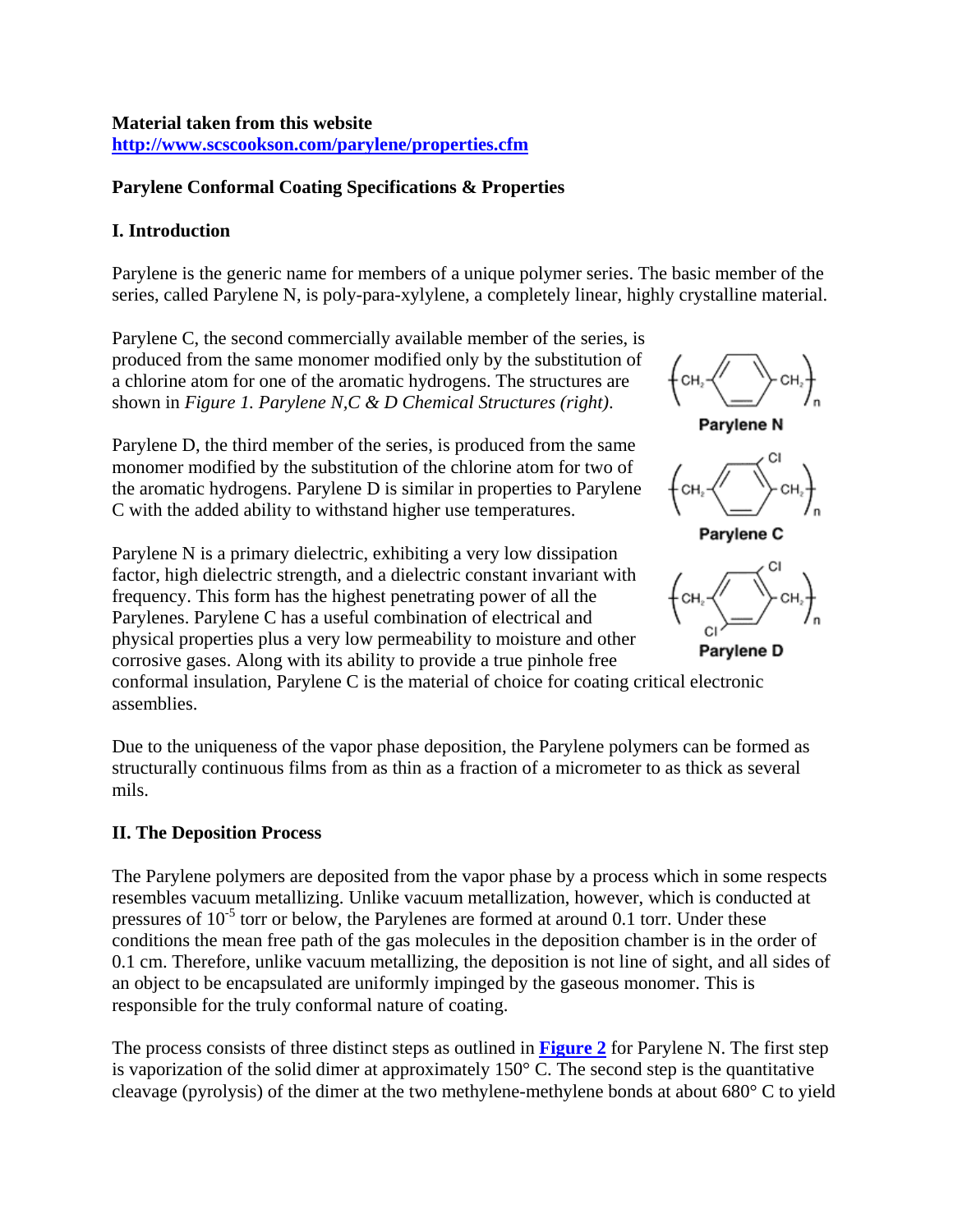the stable monomeric diradical, para-xylylene. Finally, the monomer enters the room temperature deposition chamber where it simultaneously adsorbs and polymerizes on the substrate. No liquid phase has ever been isolated and the substrate temperature never rises more than a few degrees above ambient. A necessary fourth component in this system is the mechanical vacuum pump and associated protective traps.



### **Figure 2. Parylene Deposition Process**

The equipment can be modified to meet the requirements or configuration of the items to be coated. Present coating chambers vary in size from 23 cm in diameter and 31 cm long to a 85 cm high hemi-cylindrical unit. One particular configuration, 45 cm in diameter and 60 cm high, was designed specifically for circuit boards and can accommodate up to two hundred 12 cm wide by 16 cm long boards. The process is inherently simple and can be conducted with a minimum of supervision.

Compared with vacuum metallizing, deposition rates are fast, especially for Parylene C, which is normally deposited at about 0.2 mils/hr. The deposition rate of Parylene N is somewhat slower. Kinetic studies have established that this rate is directly proportional to the square of the monomer concentration and inversely proportional to the absolute temperature.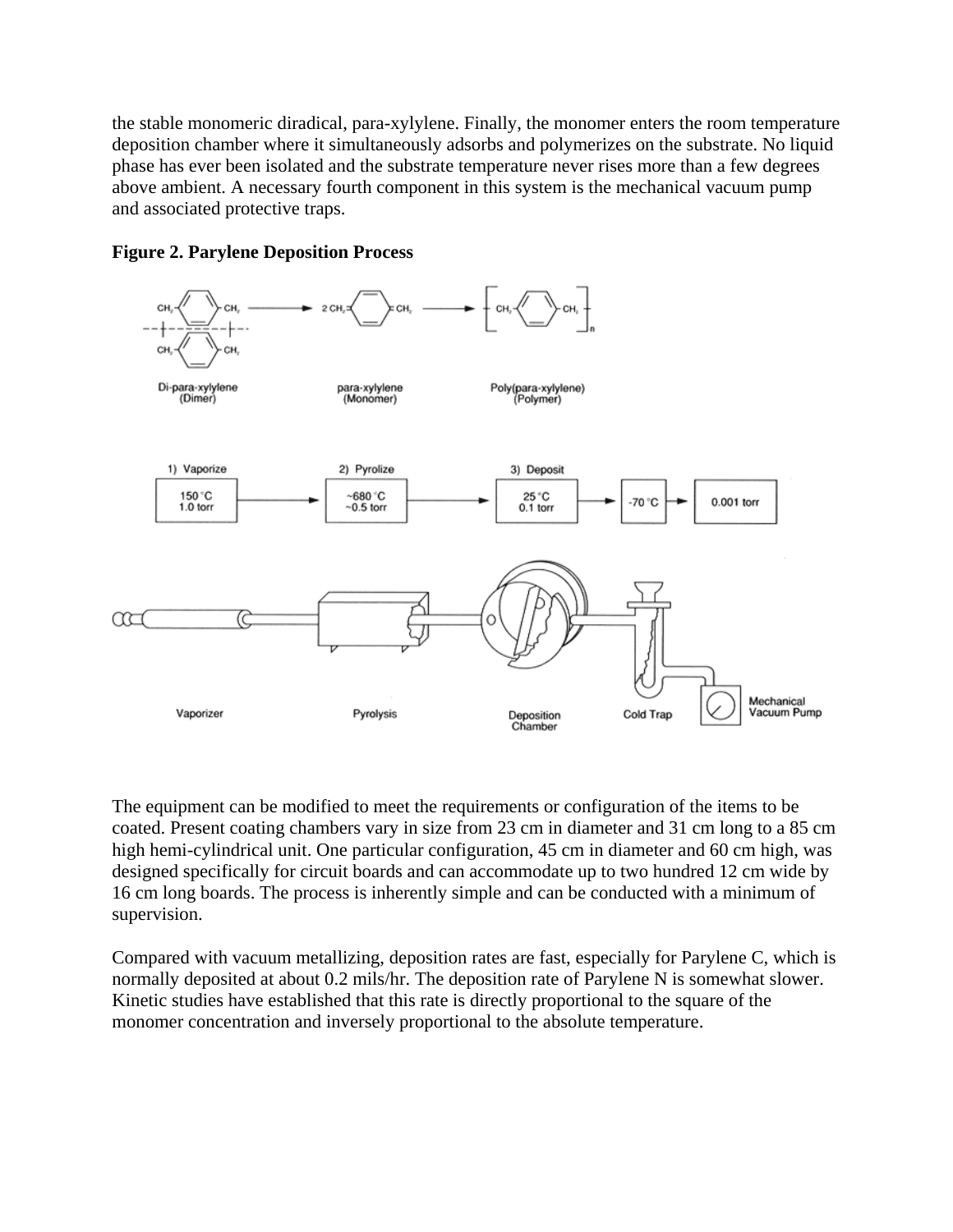#### **III. Properties**

The electrical, mechanical, thermal, barrier, optical, and other properties of Parylene N, C and D are discussed below. These properties are compared to those reported for other conformal coating materials such as epoxides, silicones, and urethanes.

#### **A. Electrical Properties**

The electrical properties of Parylene N, C, and D are shown in **Table 1**.

| <b>Properties</b> (1)                                                        | <b>Parylene N</b>          | <b>Parylene C</b>       | <b>Parylene D</b>       | Epoxides (2)                                      | Silicones (2)                                         | Urethanes (2)                                    |
|------------------------------------------------------------------------------|----------------------------|-------------------------|-------------------------|---------------------------------------------------|-------------------------------------------------------|--------------------------------------------------|
| Dielectric Strength,<br>dc volts/mil short<br>time. 1 mil films <sup>*</sup> | 7.000                      | 5.600                   | 5.500                   | ٠                                                 | ٠                                                     | ÷                                                |
| corrected to 1/8 in                                                          | 630                        | 500                     | 490                     | 400-500                                           | 550                                                   | 450-500                                          |
| Volume Resistivity.<br>ohm-cm, 23 °C, 50% RH <sup>®</sup>                    | 1.4X10 <sup>17</sup>       | 8.8X10 <sup>16</sup>    | $1.2X10^{17}$           | $10^{12} - 10^{17}$                               | $10^{15}$                                             | $10^{11} - 10^{15}$                              |
| Surface Resistivity.<br>ohms, 23 °C, 50% RH <sup>b</sup>                     | $10^{13}$                  | $10^{14}$               | $10^{16}$               | $10^{13}$                                         | $10^{13}$                                             | $10^{14}$                                        |
| Dielectric Constant <sup>e</sup><br>60 Hz<br>1 KHz<br>1 MHz                  | 2.65<br>2.65<br>2.65       | 3.15<br>3.10<br>2.95    | 2.84<br>2.82<br>2.80    | $3.5 - 5.0$<br>$3.5 - 4.5$<br>$3.3 - 4.0$         | $2.7 - 3.1$<br>$2.6 - 2.7$<br>$2.6 - 2.7$             | $5.3 - 7.8$<br>5.4-7.6<br>$4.2 - 5.2$            |
| Dissipation Factor <sup>c</sup><br>60 Hz<br>1 KHz<br>1 MHz                   | 0.0002<br>0.0002<br>0.0006 | 0.020<br>0.019<br>0.013 | 0.004<br>0.003<br>0.002 | $0.002 - 0.01$<br>$0.002 - 0.02$<br>$0.03 - 0.05$ | $0.001 - 0.007$<br>$0.001 - 0.005$<br>$0.001 - 0.002$ | $0.015 - 0.05$<br>$0.04 - 0.06$<br>$0.05 - 0.07$ |

**Table 1. Parylene Electrical Properties** 

\* ASTM D 149

<sup>b</sup> ASTM D 257, 1 in<sup>2</sup> mercury electrodes

« ASTM D 150, 1 in<sup>2</sup> mercury electrodes

(1) Properties measured on Parylene films, 0.001 in thick.

(2) Properties and methods as reported in Modern Plastics Enclyclopedia, issue for 1968, Vol. 45/No. 1A, McGraw Hill, New York, 1967.

(International Conversion Chart, Page 12)

#### *1. Thin Film Dielectric Properties*

One of the features of the Parylenes is that they can be formed in extremely thin layers. The breakdown dc voltages of both Parylene C and N films have been determined as a function of polymer thickness, a plot of which is shown in **Figure 3**. Parylene C is superior to N in this respect for films under 5 micrometers (0.0002 in). These data show that both Parylenes have excellent dielectric withstanding voltages even below the 1 micrometer thickness range, and the voltage breakdown per unit thickness generally increases with decreasing thickness.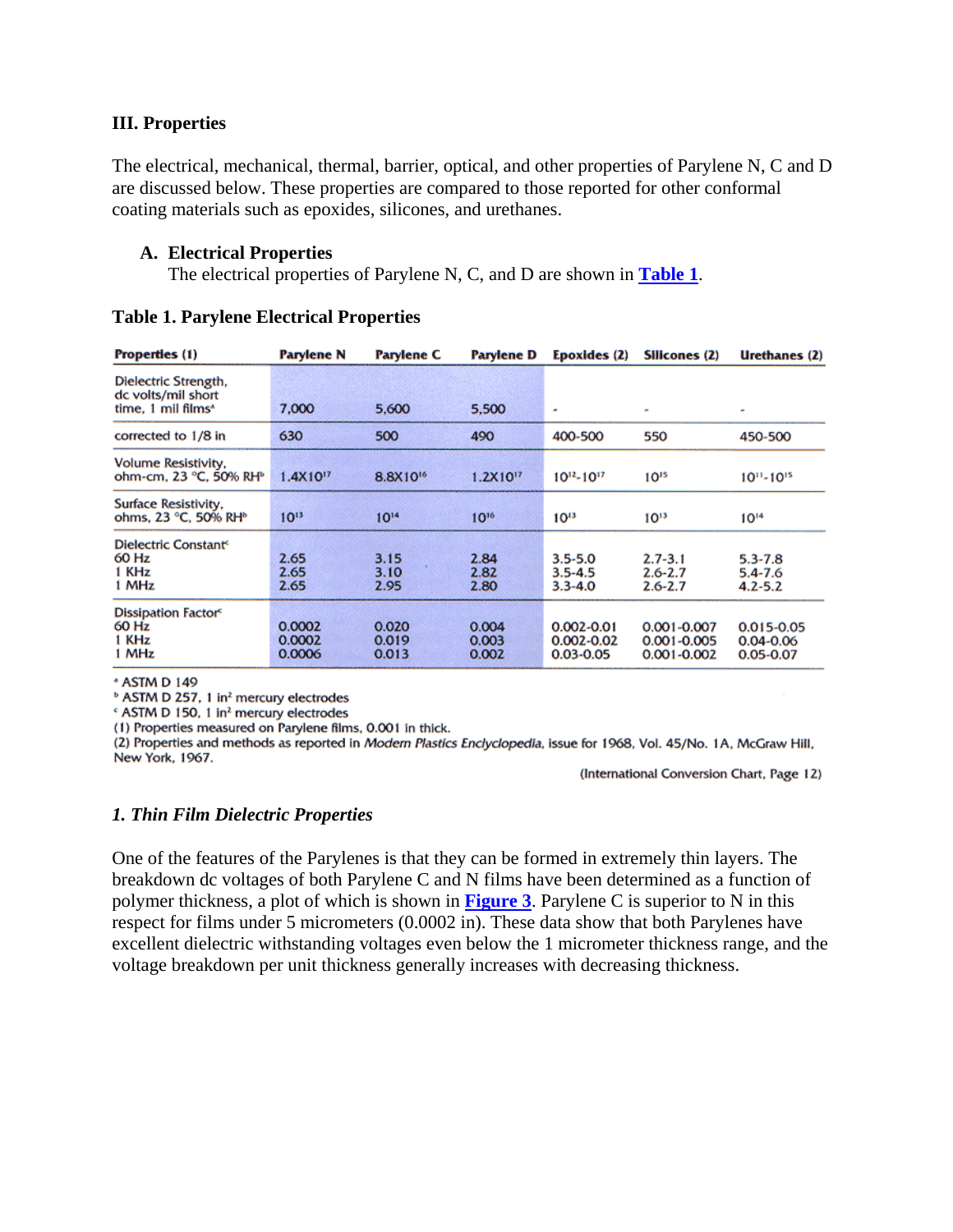

**Figure 3 Breakdown Voltage of Parylene C and N vs Polymer Film Thickness** 

### *2. Circuit Board Insulation Resistance*

A critical test of the protection afforded by the Parylene coating is to coat circuit board test patterns (as described in MIL-I-46058C) and subject them to insulation resistance measurements during a temperature-humidity cycle (MIL-STD-202, methods 106 and 302).

In brief, this test consists of ten cycles (one cycle per day), with each cycle consisting of seven steps. The seven steps range from low temperature, low humidity  $(25^{\circ} \text{ C}, 50\% \text{ RH})$  to more severe conditions (65° C, 90% RH). Resistance readings are taken initially and at the 65° C, 90% RH step for each cycle of the ten day test.

| Parylene C<br>Thickness (in) | Initial<br><b>Measurement</b> | Precycle      | Step 5<br>Cycle 3      | Step 5<br>Cycle 7      | Step 5<br>Cycle 10     | Step 7<br>Cycle 10          |
|------------------------------|-------------------------------|---------------|------------------------|------------------------|------------------------|-----------------------------|
|                              | 23 °C, 50% RH                 | 23 °C, 90% RH | 65 °C. 90% RH          | 65 °C, 90% RH          |                        | 65 °C, 90% RH 25 °C, 90% RH |
| 0.002                        | 2.0X10 <sup>14</sup>          | $1.8X10^{13}$ | $2.3X10^{12}$          | 2.5X10"                | $1.4X10^{11}$          | 7.5X10 <sup>12</sup>        |
| 0.0015                       | 5.0X10 <sup>14</sup>          | $2.4X10^{13}$ | 8.6X10"                | $1.9X10^{11}$          | 1.1X10''               | 5.2X10 <sup>12</sup>        |
| 0.001                        | 2.0X10 <sup>14</sup>          | $9.2X10^{12}$ | $8.1X10$ <sup>11</sup> | $3.4X10$ <sup>11</sup> | $1.3X10$ <sup>11</sup> | $6.3X10^{12}$               |
| 0.0005                       | 5.0X10 <sup>14</sup>          | $2.3X10^{13}$ | 4.1X10 <sup>12</sup>   | $2.4X10^{11}$          | $1.1X10^{11}$          | 4.7X10 <sup>12</sup>        |
| 0.0003                       | 5.0X10 <sup>14</sup>          | $2.7X10^{13}$ | 4.4X10 <sup>12</sup>   | 9.0X10 <sup>10</sup>   | 4.7X10 <sup>10</sup>   | 2.9X10 <sup>12</sup>        |
| 0.0001                       | 5.0X10 <sup>14</sup>          | $3.2X10^{10}$ | 1.3X10"                | $1.1X10^{11}$          | $6.4X10^{10}$          | $2.3X10^{12}$               |

#### **Table 2. Parylene C Circuit Board Screening (close window) Insulation Resistance (ohms), MIL-STD-202, method 302**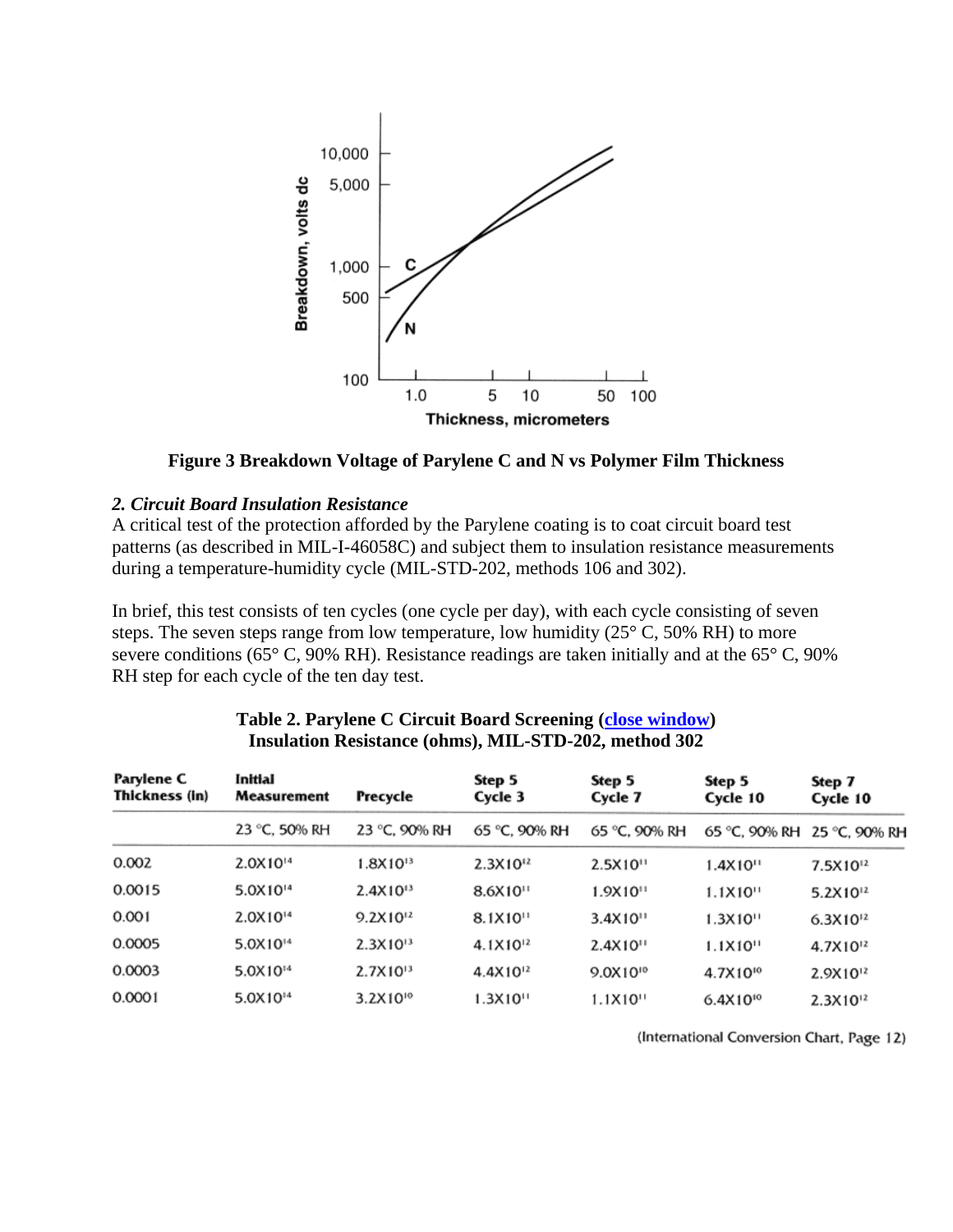Results are shown in **Table 2** for Parylene C coating thicknesses from 0.002 in to 0.0001 in. It is interesting to note that even for the very thin coatings (0.0001 in), the insulation resistance values are about one order of magnitude above the prescribed specification.

### **B. Physical and Mechanical Properties**

Physical and mechanical properties of the Parylenes are summarized in **Table 3**. Because of their high molecular weight (~500,000) and because the melting temperatures and crystallinity are high, the Parylenes cannot be formed by conventional methods such as extrusion or molding. Solubility in organic or other media, except at temperatures above  $175^{\circ}$  C, is so low that they cannot be formed by casting.

Impact resistance is high when the Parylene polymers are supported on test panels. Gardner falling ball impact tests on 0.001 in thick Parylene C coated steel "Q" panels are in the 250 in-lb range.

| Properties (1)                                                  | <b>Method</b> | Parylene N (2) Parylene C |               | <b>Parylene D</b>      | Epoxides (3)           |                            | Silicones (3) Urethanes (3) |
|-----------------------------------------------------------------|---------------|---------------------------|---------------|------------------------|------------------------|----------------------------|-----------------------------|
| - Secant (Young's)<br>Modulus (psi)                             | I             | 350,000                   | 400,000       | 380,000                | 350,000                | 900                        | 1.000-10.000                |
| - Tensile<br>Strength (psi)                                     | 2             | 6,000-11,000              | 10,000        | 11,000                 | 4.000-13.000 800-1.000 |                            | 175-10.000                  |
| - Yield<br>Strength (psi)                                       | 2             | 6,100                     | 8,000         | 9,000                  | ٠                      | ×                          | ٠                           |
| - Elongation<br>to Break (%)                                    | 2             | 20-250                    | 200           | 10                     | $3-6$                  | 100                        | 100-1.000                   |
| - Yield<br>- Elongation<br>(96)                                 | 2             | 2.5                       | 2.9           | 3.0                    | ۰                      | ×                          | ٠                           |
| - Density<br>$(g/cm^3)$                                         | 3             | $1.10 - 1.12$             | 1.289         | 1.418                  | $1.11 - 1.40$          | $1.05 - 1.23$              | $1.10 - 2.50$               |
| - Index of<br><b>Refraction</b><br>$(n_0^{23})$                 | 4             | 1.661                     | 1.639         | 1.669                  | $1.55 - 1.61$          | 1.43                       | $1.50 - 1.60$               |
| - Water<br>Absorption<br>(% after 24 hrs)                       | 5             |                           | Less than 0.1 | ---------------------- | $0.08 - 0.15$          | 0.12<br>$(7 \text{ days})$ | $0.02 - 1.50$               |
| - Rockwell<br><b>Hardness</b>                                   | 6             | <b>R85</b>                | <b>R80</b>    | <b>RBO</b>             | M80-M110               | 40-45<br>(Shore A)         | 10A-25D<br>(Shore)          |
| - Coefficient<br>of Friction<br><b>Static</b><br><b>Dynamic</b> | 7             | 0.25<br>0.25              | 0.29<br>0.29  | 0.33<br>0.31           | ٠                      | ۰                          | ۰                           |

### **Table 3. Parylene Physical and Mechanical Properties**

#### **Test Methods:**

- 1. ASTM D 882 at 1% strain
- 2. ASTM D 882 at 10% strain, min.
- 3. ASTM D 1505
- 4. Abbe Refractometer
- 5. ASTM D 570
- 6. ASTM D 785
- 7. ASTM D 1894

(1) Properties measured on Parylene films, 0.001-0.003 in thick except where specified.

(2) Properties depend somewhat on deposition conditions. (3) Properties and methods as reported in Modern Plastics

Encyclopedia, issue for 1968, Vol. 45/No. 1A, McGraw Hill,

New York, 1967. Modulus values are for tensile modulus.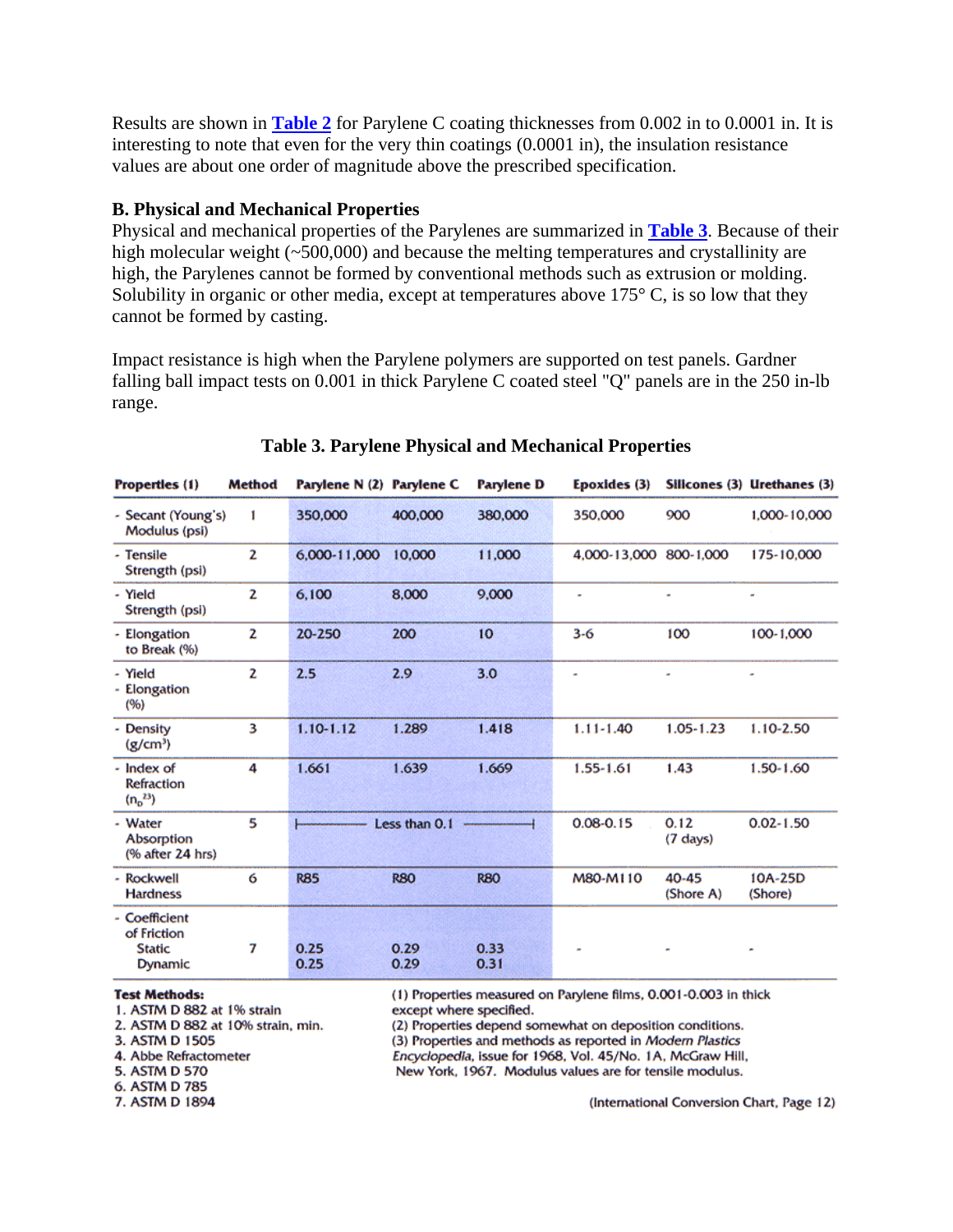Wear index values (measured on a Taber Abraser machine using CS-17 "Calibrase" wheel with 1000 gram weight) were 22.5 for Parylene C and 8.8 for Parylene N. By comparison, polytetrafluoroethylene (Teflon®) is 8.4, high impact polyvinylchloride is 24.4, epoxide is 41.9 and urethane is 59.5.

### **C. Thermal, Cryogenic, and Vacuum Properties**

#### *1. Thermal*

Based on an Arrhenius extrapolation of test data, Parylene C is expected to survive continuous exposure to air at 100° C for ten years (100,000 hours). In oxygen free atmospheres, or in the vacuum of space, the Parylenes are expected to serve similarly on continuous exposure to 220° C . In all cases, higher temperature shortens use life. If the requirements for your application are near or exceed this time-temperature-atmospheric conditions envelope, it is recommended that you test the complete structure under conditions more closely resembling the actual conditions of intended use.

Parylene may be annealed to increase cut-through resistance, increase hardness, and improve abrasion resistance. This is the result of a density and crystallinity increase.

General thermal properties are summarized in **Table 4**.

| <b>Properties</b>                                                               | Method | Parylene N | <b>Parylene C</b> | Parylene D | Epoxides (1) | Silicones (1) | Urethanes (1) |
|---------------------------------------------------------------------------------|--------|------------|-------------------|------------|--------------|---------------|---------------|
| Melting Point $(^{\circ}C)$                                                     |        | 420        | 290               | 380        | cured        | cured         | ~170          |
| T5 Point $(^{\circ}C)$<br>$(modulus = (105 psi)$                                |        | 160        | 125               | 125        | 110          | $-125$        | $-30$         |
| T4 Point $(^{\circ}C)$<br>$(modulus = (104 psi)$                                |        | >300       | 240               | 240        | 120          | $-80$         | o             |
| Linear Coef.<br>of Expan. at 25 °C<br>$(x10^5, (^{\circ}C)^{-1})$               | a,     | 6.9        | 3.5               | $3 - 8$    | $4.5 - 6.5$  | 25-30         | $10 - 20$     |
| <b>Thermal</b><br>Conductivity at 25 °C<br>$(10^{-4}$ cal/(cm-s- $^{\circ}$ C)) | 2      | 3.0        | 2.0               |            | $4 - 5$      | $3.5 - 7.5$   | 5.0           |
| <b>Specific Heat</b><br>at 20 $\degree$ C<br>$(cal/g \cdot {}^{\circ}C)$        | ٠      | 0.20       | 0.17              |            | 0.25         | ۰             | 0.42          |

### **Table 4. Parylene Thermal Properties**

Test Methods: 1. Taken from Secant modulus-temperature curve 2. ASTM C 177

(1) Properties and methods as reported in Modern Plastics Enclyclopedia, issue for 1968, Vol. 45/No. 1A, McGraw Hill, New York, 1967.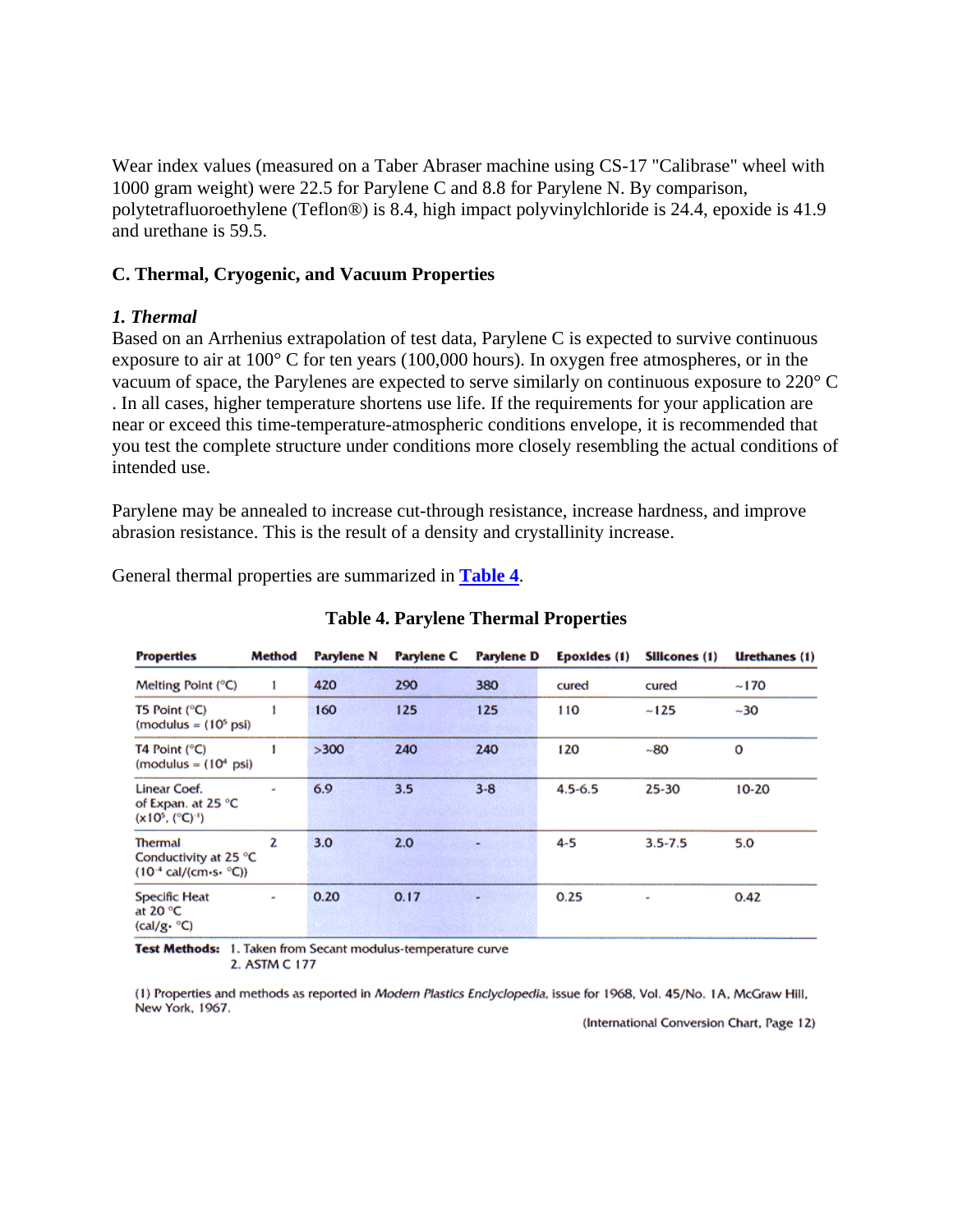### *2. Cryogenic*

Steel panels coated with Parylene C and chilled in liquid nitrogen at -160° C withstood impacts of more than 100 in-lb in a modified Gardner falling ball impact test. This compares with values of about 250 in-lb at room temperature.

Unsupported 0.002 in films of Parylene C can be flexed 180° six times at -165° C before failure occurs. Comparable films of polyethylene, polyethylene terephthalate, and polytetrafluoroethylene fail at three, two, and one flexes, respectively.

Neither electrical nor physical properties are affected by cycling from  $2^{\circ}$  K (-271° C) to room temperature.

### *3. Vacuum Stability*

Vacuum tests conducted at the jet Propulsion Laboratory show that total weight loss at 121° F and 10-5 torr were 0.12% for Parylene C and 0.30% for Parylene N. Volatile collectible, condensable material values were less than 0.01% (the limit of sensitivity of the test) for both polymers.

#### **D. Barrier Properties and Chemical Resistance**

#### *1. Barrier*

The barrier properties of the Parylenes are given in **Table 5**. The moisture vapor transmission rates are again compared with those of other conformal coating materials. The rate for Parylene C is superior to almost all polymeric materials.

| <b>Properties</b>                                                                     | Method                      | Parylene N | <b>Parylene C</b> | Parylene D | Epoxides (1) | Silicones (1) | Urethanes (1) |
|---------------------------------------------------------------------------------------|-----------------------------|------------|-------------------|------------|--------------|---------------|---------------|
| Melting Point (°C)                                                                    | 1                           | 420        | 290               | 380        | cured        | cured         | ~170          |
| T5 Point $(°C)$<br>$(modulus = (105 psi)$                                             |                             | 160        | 125               | 125        | 110          | $-125$        | $~10-30$      |
| T4 Point (°C)<br>$(modulus = (104 psi)$                                               |                             | >300       | 240               | 240        | 120          | $-80$         | o             |
| Linear Coef.<br>of Expan. at 25 °C<br>$(x10^5, (^{\circ}C)^{-1})$                     | $\mathcal{L}_{\mathcal{A}}$ | 6.9        | 3.5               | $3 - 8$    | $4.5 - 6.5$  | $25 - 30$     | $10 - 20$     |
| <b>Thermal</b><br>Conductivity at 25 °C<br>$(10^{-4} \text{ cal/(cm-s. } ^{\circ}C))$ | 2                           | 3.0        | 2.0               |            | $4 - 5$      | $3.5 - 7.5$   | 5.0           |
| Specific Heat<br>at 20 $\degree$ C<br>$(cal/g \cdot {}^{\circ}C)$                     | ٠                           | 0.20       | 0.17              |            | 0.25         | ۰             | 0.42          |

### **Table 4. Parylene Thermal Properties (close window)**

Test Methods: 1. Taken from Secant modulus-temperature curve 2. ASTM C 177

(1) Properties and methods as reported in Modern Plastics Enclyclopedia, issue for 1968, Vol. 45/No. 1A, McGraw Hill, New York, 1967.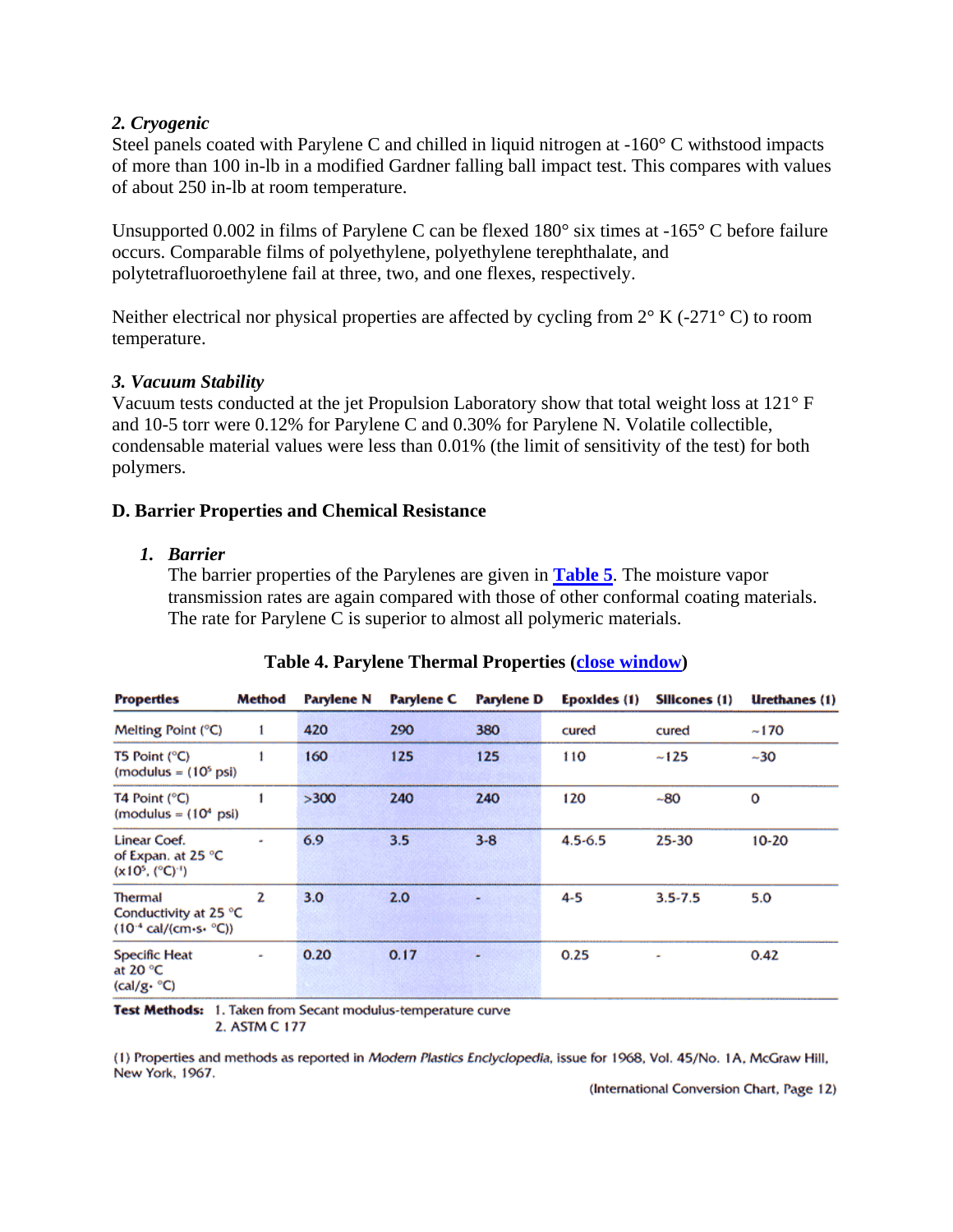Moisture vapor permeability values have been measured at thicknesses below 0.1 micrometer. Normalized to equivalent thickness, the values are the same for all thicknesses.

### *2. Chemical Resistance*

The Parylenes resist room temperature chemical attack and are insoluble in all organic solvents up to 150° C. Parylene C can be dissolved in chloro-napthalene at 175° C, and Parylene N is soluble at the solvent's boiling point (265° C). Both polymers are resistant to permeation by most solvents. They also are unaffected by stress-cracking agents such as Hostepal®, Igepal®, an lemon oil.

### **E. Optical Properties, Radiation, and Weathering Resistance**

### *1. Optical Properties*

Parylene exhibits very little absorption in the visible region and is, therefore, transparent and colorless. Below about 280 nm both Parylene N and C absorb strongly, as shown in **Figure 4**.





The infrared spectra for 1 mil films are shown in **Figure 5**, **Figure 6**, and **Figure 7**.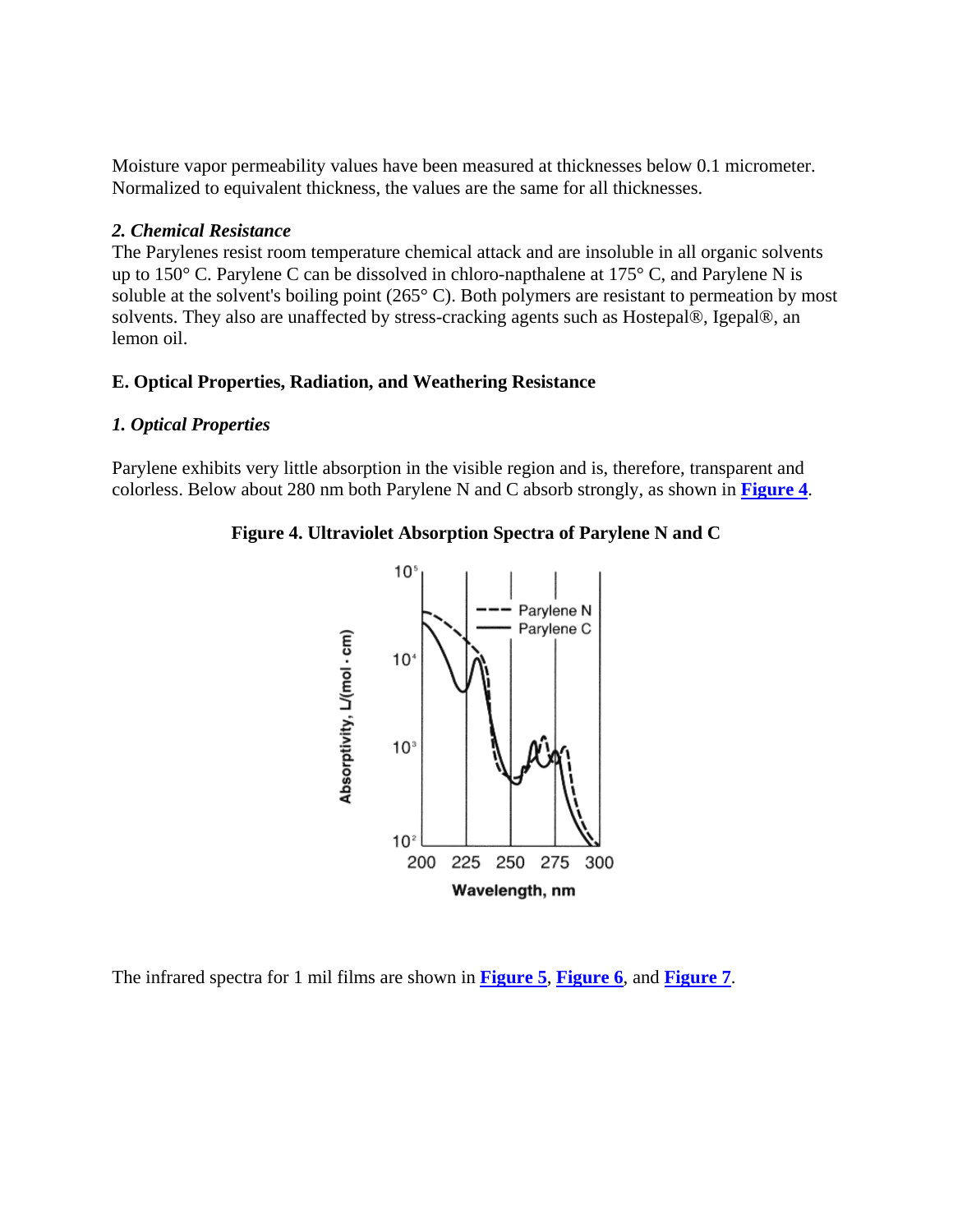

**Figure 5. Infrared Transmission Spectra of Parylene C** 

Wavenumber, cm<sup>-1</sup>





Wavenumber, cm<sup>-1</sup>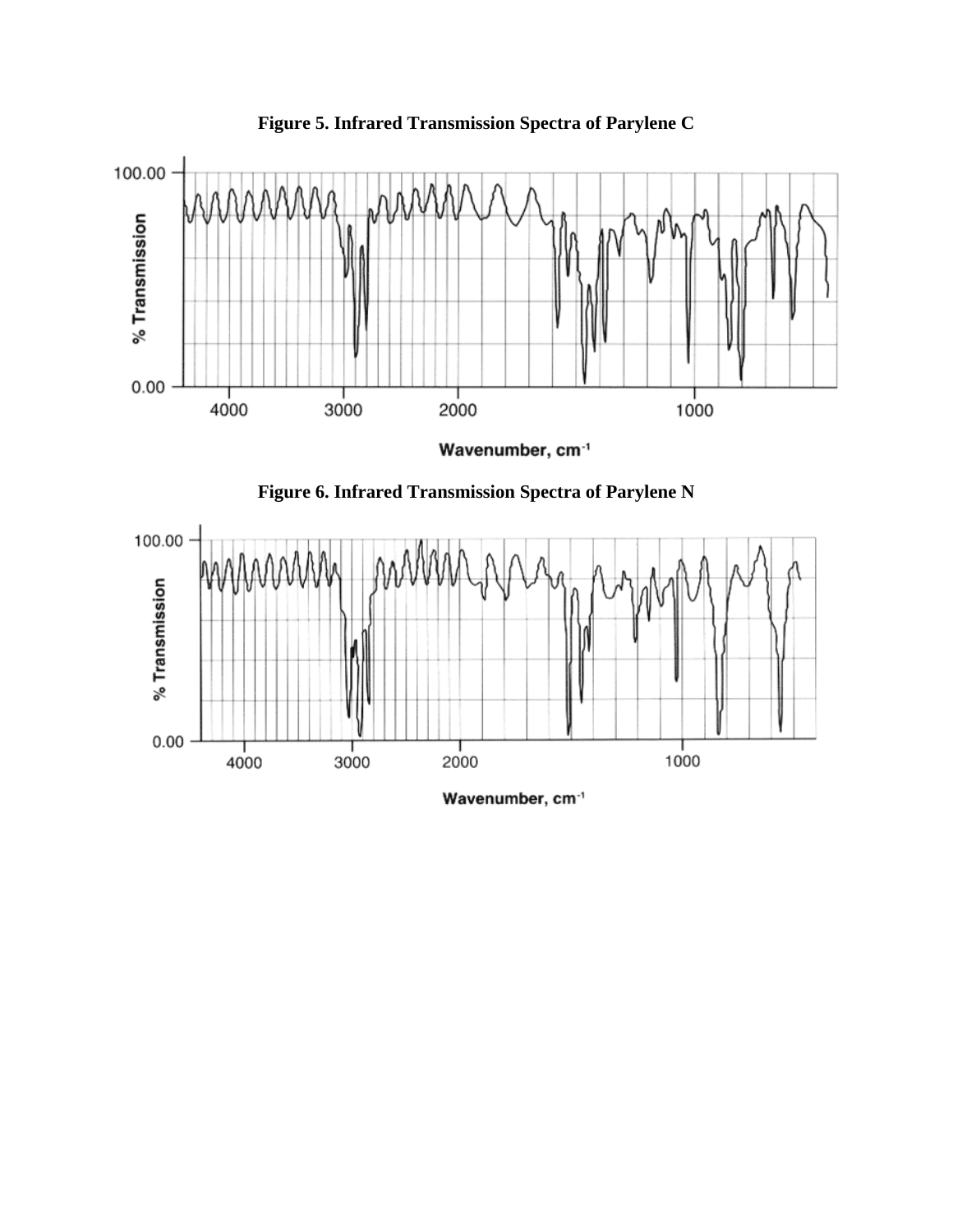

**Figure 7. Infrared Transmission Spectra of Parylene D (close window)**

### *2. Radiation and Weathering Resistance*

Parylene N, C and D films show a high degree of resistance to degradation by gamma rays in vacuum. Tensile and electrical properties were unchanged after 100 Mr dosage at a dose rate of 1.6 Mr/h. Exposure in air leads to rapid embrittlement.

Although stable indoors, the Parylenes are not recommended for long term use outdoors when exposed to direct sunlight.

### **IV. Adhesion**

Good to excellent adhesion of Parylene to a wide variety of substrates can be achieved by the simple treatment with a dilute solution of an organic silane prior to Parylene coating. Two silanes, vinyl trichlorosilane in either xylene, isopropyl alcohol, or Freon® and gammamethacryloxypropyltrimethoxysilane in a methanol-water solvent have been successfully used. The techniques were developed primarily for electronic components and assemblies and do not affect any of the substrate or coating properties. Silanes can also be vapor phase applied if non-liquid application is preferable. Generalized procedures for using these silanes are available upon request.

# **V. Product Safety**

Specialty Coating Systems has compiled the information contained herein from what it believes are authoritative sources and believes that it is accurate and factual as of the date printed. It is offered solely as a convenience to its customers and is intended only as a guide concerning the products mentioned, Since the user's product formulation, specific use application, and conditions of use are beyond Specialty Coating Systems control, Specialty Coating Systems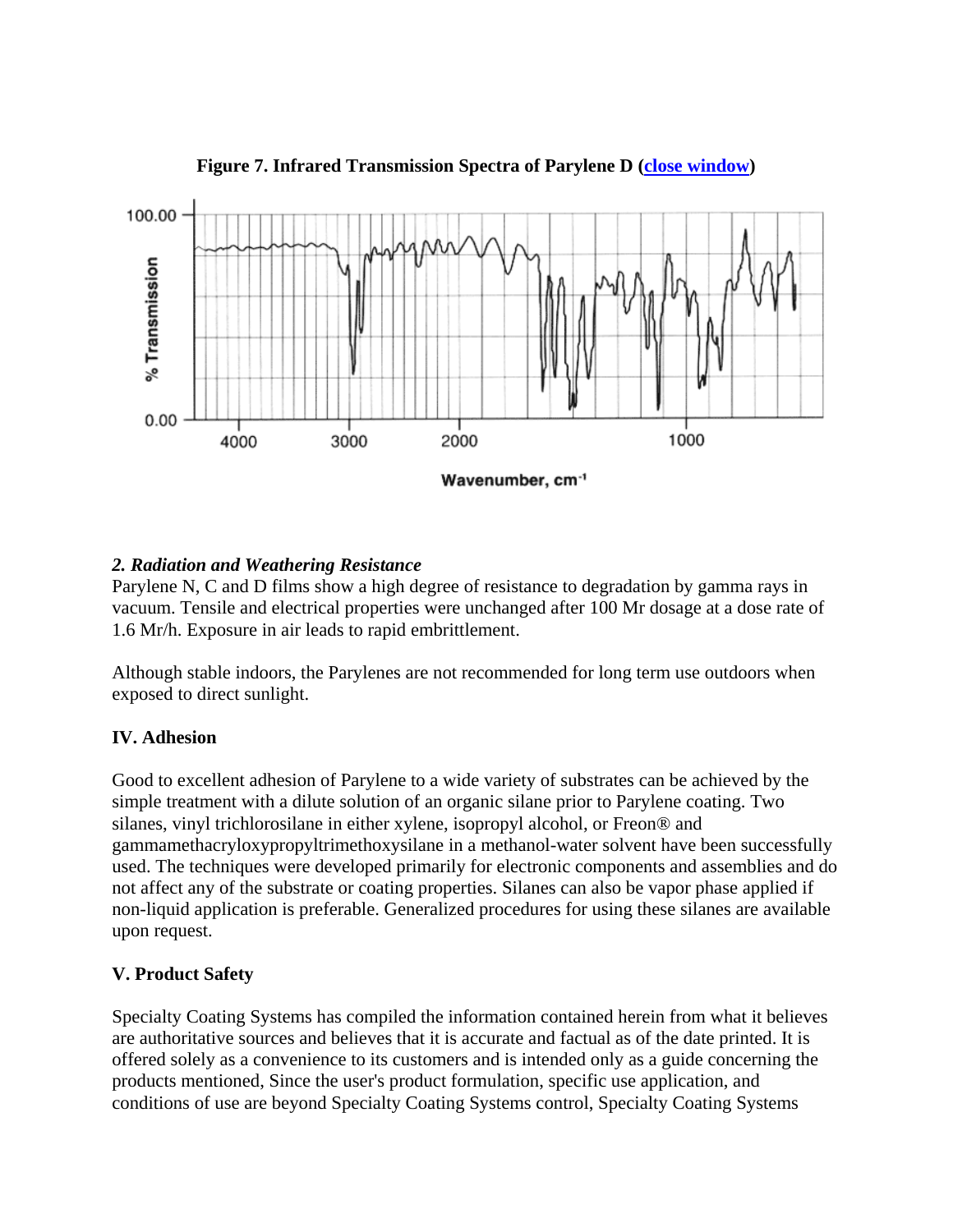makes no warranty or representation regarding the results that may be obtained by the user. It shall be the responsibility of the user to determine the suitability of any products mentioned for the user's specific application. We urge you to review, prior to use, the Material Safety Data Sheets for any Specialty Coating Systems products mentioned herein. These documents are available from your Specialty Coating Systems sales representative. This information is not to be taken as a warranty or representation for which Specialty Coating Systems assumes legal responsibility nor as permission to practice any patented invention without a license.

# **VI. Applications**

## **A. Conformal Coating of Printed Circuit Boards for Protection Against Moisture and Corrosive Environments**

The ability to deposit Parylene as a truly conformal, thin, continuous, uniform adherent coating permits its application as a protective PCB coating.



A number of printed circuit assemblies and conductor patterns have been cross-

sectioned and polished after coating with Parylene. *Figure 8. Scale drawing of 0.024 in wire coated with 0.001 in of Parylene - 50X (above-right)* is a representation of a photomicrograph taken of a 0.024 in wire on a phenolic laminate, drawn to scale at 50X magnification.

The Parylene C coating was 0.001 in thick. The Parylene polymer penetrated and coated uniformly even in the 0.002 in gap between the wire and board.

*Figure 9. Cross section of Conductor Pattern on Glass-Epoxy Laminate - 50X (left)* shows a photomicrograph of a conductor pattern on an epoxy glass laminate coated with 0.002 in. of Parylene C. Replication of the step-edge is particularly impressive.

# **B. Surface Passivation and Environmental Protection of Semiconductor Devices**

Parylene at thicknesses from 0.I micrometer to 0.002 in, has been found useful in this application. Again, the truly conformal nature of the coating allows bonded wires and evaporated conductor patterns to be coated at the same thickness as the silicon or other semiconductor surfaces. Parylene at thicknesses down to at least 0.4 micrometer is pinhole free as shown by HF and chlorine etch techniques.

Thorough evaluation proves that Parylene does not alter the electronic parameters of devices. Furthermore, when Parylene coated devices, integrated and hybrid circuits, are encapsulated by transfer molded epoxide compounds their performance is equivalent to hermetically sealed units in accelerated aging tests (pressure cooker).